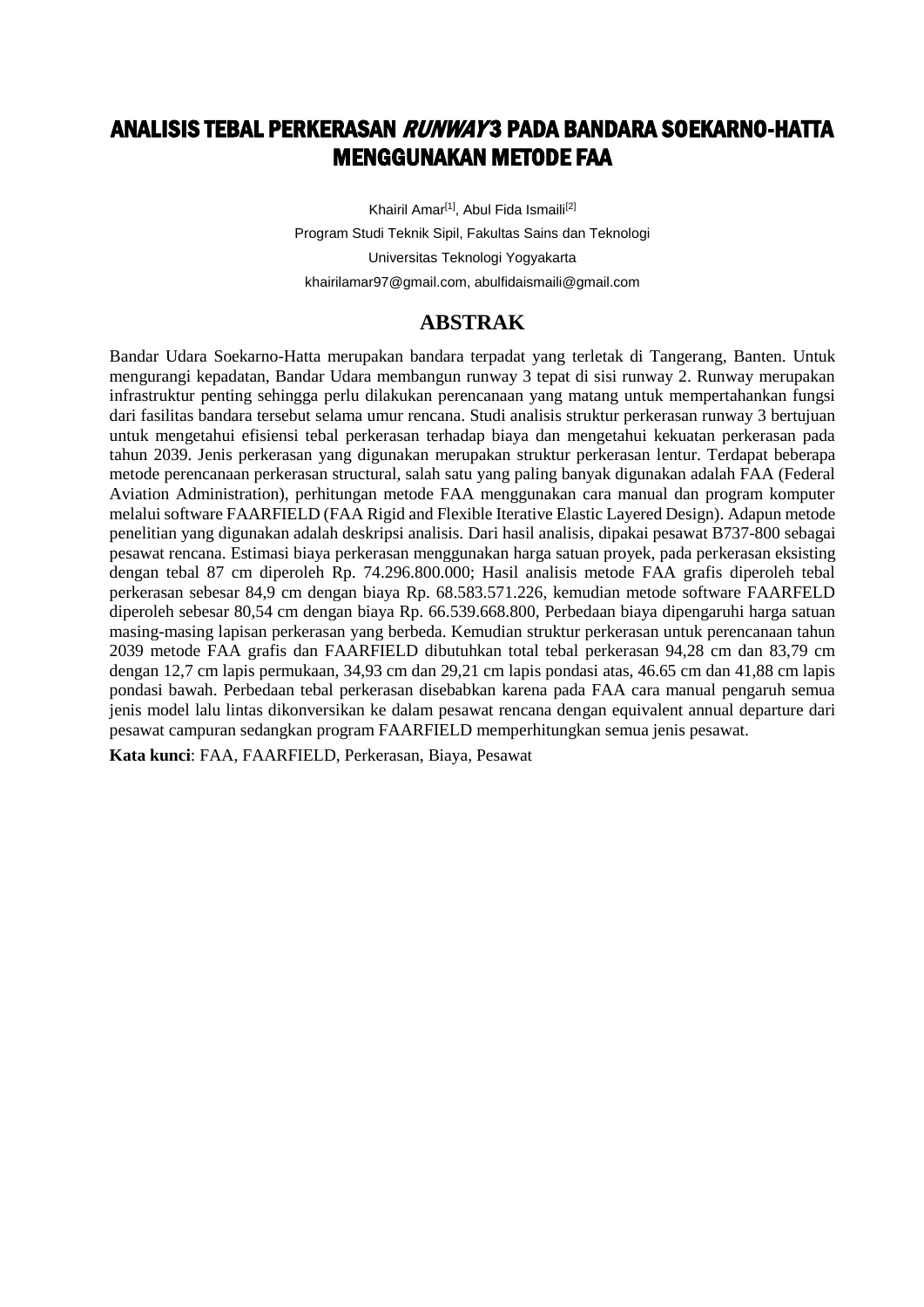## **ANALYSIS OF THE PAVEMENT THICKNESS OF RUNWAY 3 AT SOEKARNO-HATTA AIRPORT USING FAA METHOD**

Khairil Amar<sup>[1]</sup>, Abul Fida Ismaili<sup>[2]</sup> Civil Engineering Department, Faculty of Science and Technology, University of Technology Yogyakarta [khairilamar97@gmail.com,](mailto:khairilamar97@gmail.com) [abulfidaismaili@gmail.com](mailto:abulfidaismaili@gmail.com)

### Abstract

Soekarno-Hatta Airport is the most populous airport located in Tangerang, Banten. To reduce congestion, the airport builds runway 3 right on the side of runway 2. Runway is an important infrastructure so that it is necessary to plan carefully to maintain the function of the airport facilities during the planned life. The study of runway 3 pavement structure analysis aimed to determine the efficiency of pavement thickness against costs and to determine pavement strength in 2039. The type of pavement used was a flexible pavement structure. There are several structural pavement planning methods, one of the most widely used is the FAA (Federal Aviation Administration). The calculation of the FAA method used manual methods and computer programs through FAARFIELD (FAA Rigid and Flexible Iterative Elastic Layered Design) software. The research method used was descriptive analysis. From the analysis, the B737-800 aircraft was used as the plan plane. The pavement cost estimation used the project unit price, on the existing pavement with a thickness of 87 cm and it was obtained Rp. 74,296,800,000; The results of the graphical FAA analysis method showed that the pavement thickness was 84.9 cm at a cost of Rp. 68,583,571,226, then the FAARFELD software method obtained 80.54 cm at a cost of Rp. 66,539,668,800. The difference in cost was influenced by the unit price of each different pavement layer. Then the pavement structure for planning in 2039 using the FAA graphic and FAARFIELD methods required a total pavement thickness of 94.28 cm and 83.79 cm with 12.7 cm of surface layer, 34.93 cm and 29.21 cm of top foundation layer, 46.65 cm and 41.88 cm sub-base layer. The difference in pavement thickness was due to the manual method since the FAA influences to all types of traffic models were converted into planned planes with the equivalent annual departure of mixed aircraft, while the FAARFIELD program took into account all types of aircraft.

Keywords: *FAA, FAARFIELD, Pavement, Cost, Aircraft*